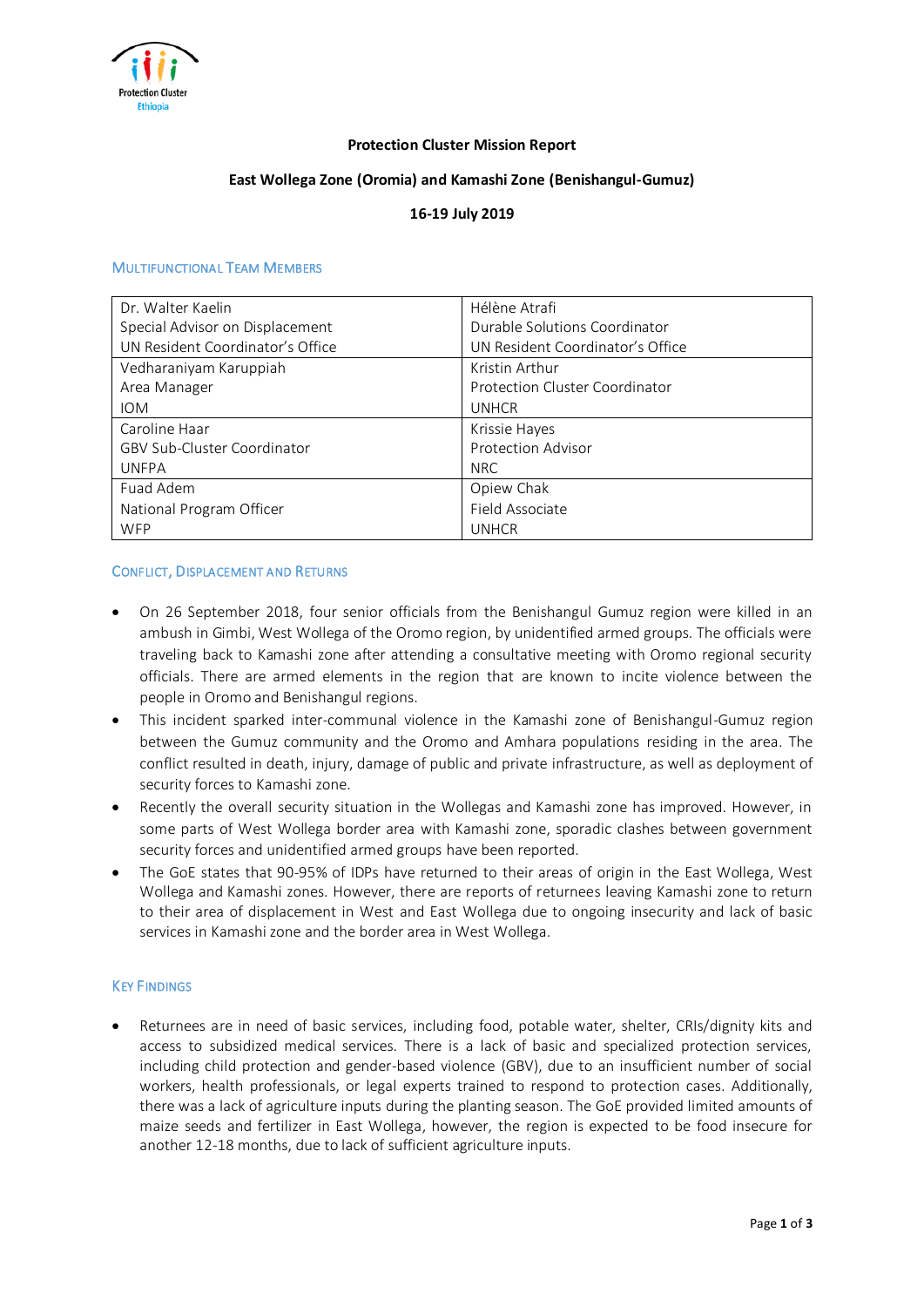

- The need for psychosocial support services (PSS) for all conflict and IDP affected communities was highlighted by authorities as an ongoing need.
- While many IDPs have returned to their areas of origin, they are now living in temporary shelters, as houses have been destroyed, and are in need of support for durable shelter in addition to income generating activities.
- The overall humanitarian response in the region has been weak with limited funds/capacity to provide more than lifesaving and short-term interventions (i.e. distribution of NFI and shelter kits).
- Due to lack of funding available, a limited number of protection agencies are present in East and West Wollegas zones. However, in the last EHF round of funding, the Wollegas was prioritized by the Protection Cluster, so additional protection activities (child protection, gender-based violence, protection monitoring) will soon be implemented in the Wollegas.
- Parts of Kamashi zone, such as Balodjeganfoa woreda visited by the mission team, are now accessible to the humanitarian community. Both ACF and Goal have set-up offices in Kamashi town.
- Protection and peacebuilding are essential components of durable solutions initiatives. There is a need for peace and reconciliation initiatives in areas of return in the East Wollega, West Wollega and Kamashi zones. Returnees expressed an interest in remaining in their areas of origin, but due to ongoing insecurity, the returnees requested support from the GoE to initiate peace building and reconciliation initiatives with the host communities.
- Health facilities and health posts have been looted and/or destroyed and are short of medicines and medical supplies. This is impacting service delivery and access to health care, including life-saving services for survivors of rape and sexual violence.
- The local health centres and health posts in IDP hosting woredas do not have funds to provide services, have run out of essential drugs and supplies and are in high need of emergency reproductive health kits to provide proper service for host and returnee communities.
- FGD with female returnees highlighted safety and security needs among returnees, as they are not able to collect firewood and water without risking being attacked
- Rape and sexual violence during the conflict highlighted by women, children and youth affairs offices, with inadequate capacity and funds to respond to such violence
- Authorities have estimated that approximately 50 houses of returnees have been occupied in the Kamashi zone, however, it is expected the number is higher. Thus far, through coordination with the Benishangul-Gumuz regional state, the authorities have managed to return 30 houses to their original owners. Those, who were denied access their houses, have returned to Oromia on a temporary basis. The Kamashi zonal administration council has established a committee to address complaints related to those denied access to their housing, land and property rights.
- Individuals that were renting land or engaging in sharecropping are now having difficulty in accessing land for farming and many have returned to Oromia region where they were hosted as IDP.
- Support is needed to local authorities to address complaints related to those denied access to their housing, land and property (HLP) rights.
- Capacity development initiatives are needed with local authorities to ensure strong coordination and adherence to humanitarian principles.

## MISSION CONCLUSIONS BY PROTECTION CLUSTER MEMBERS

- The geographical areas identified by the mission team include: Balodjeganfoa<sup>1</sup> woreda in Kamashi zone of Benishangul-Gumuz and Sasiga<sup>2</sup> woreda in East Wollega zone of Oromia region. The mission did not visit West Wollega zone in Oromia region to identify an area, but it is recommended a border woreda is also identified, in West Wollega.
- Due to the economic, social and geographical interconnectedness of the three zones (East Wollega, West Wollega, Kamashi), a durable solutions intervention should serve all areas and ethnic groups to

-

<sup>1</sup> Estimated total population in woreda is 55,000 individuals.

<sup>2</sup> Highest number of returnees in the zone; estimated total population in woreda is 111,365 individuals.